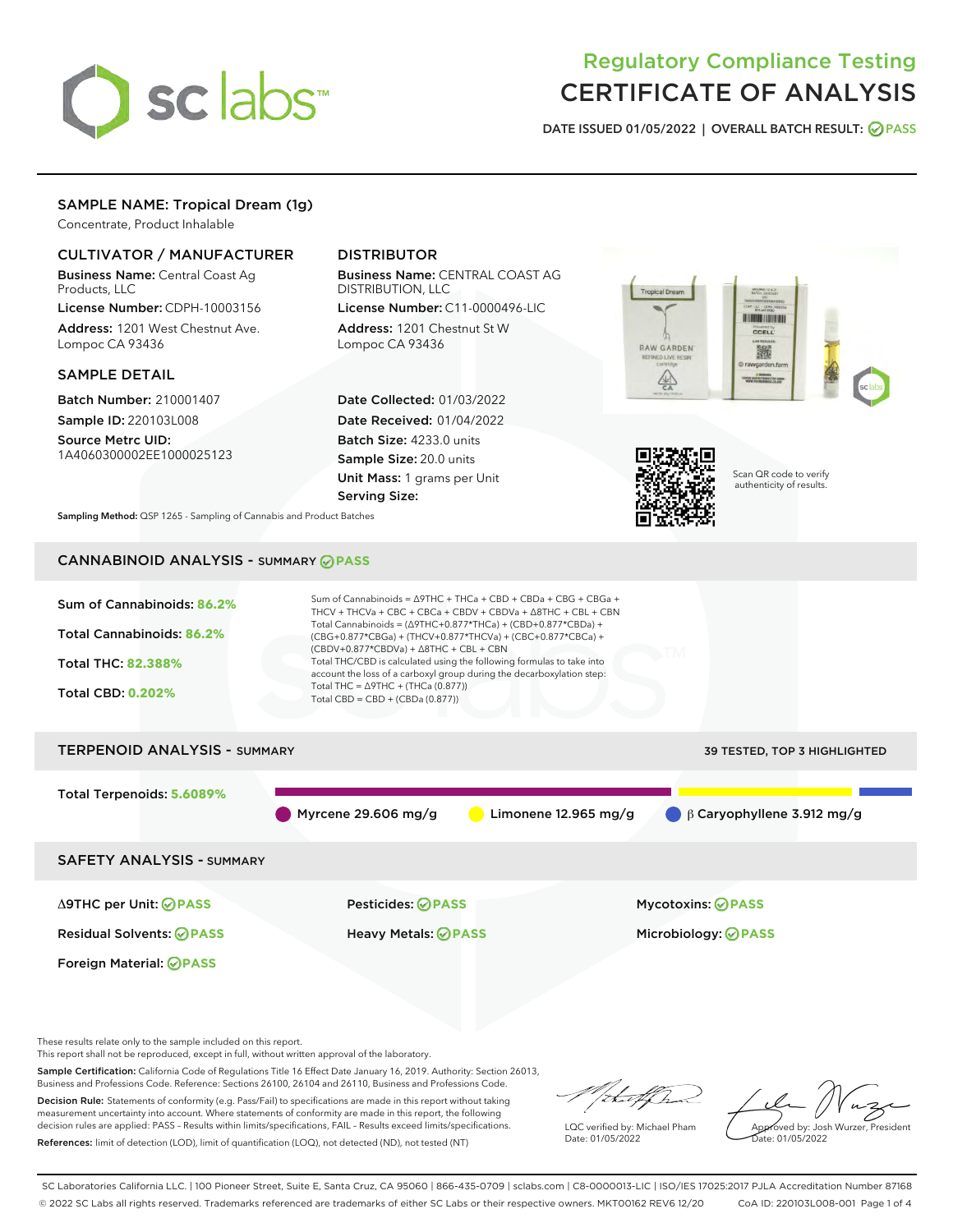



TROPICAL DREAM (1G) | DATE ISSUED 01/05/2022 | OVERALL BATCH RESULT: **● PASS** 

#### CANNABINOID TEST RESULTS - 01/04/2022 2 PASS

Tested by high-performance liquid chromatography with diode-array detection (HPLC-DAD). **Method:** QSP 1157 - Analysis of Cannabinoids by HPLC-DAD

#### TOTAL CANNABINOIDS: **86.2%**

Total Cannabinoids (Total THC) + (Total CBD) + (Total CBG) + (Total THCV) + (Total CBC) + (Total CBDV) + ∆8THC + CBL + CBN

TOTAL THC: **82.388%** Total THC (∆9THC+0.877\*THCa)

TOTAL CBD: **0.202%**

Total CBD (CBD+0.877\*CBDa)

TOTAL CBG: 2.869% Total CBG (CBG+0.877\*CBGa)

TOTAL THCV: 0.5% Total THCV (THCV+0.877\*THCVa)

TOTAL CBC: ND Total CBC (CBC+0.877\*CBCa)

TOTAL CBDV: ND Total CBDV (CBDV+0.877\*CBDVa)

| <b>COMPOUND</b>            | LOD/LOQ<br>(mg/g) | <b>MEASUREMENT</b><br><b>UNCERTAINTY</b><br>(mg/g) | <b>RESULT</b><br>(mg/g) | <b>RESULT</b><br>(%) |
|----------------------------|-------------------|----------------------------------------------------|-------------------------|----------------------|
| Δ9THC                      | 0.06 / 0.26       | ±28.341                                            | 823.88                  | 82.388               |
| <b>CBG</b>                 | 0.06 / 0.19       | ±1.130                                             | 28.69                   | 2.869                |
| <b>THCV</b>                | 0.1 / 0.2         | ±0.25                                              | 5.0                     | 0.50                 |
| <b>CBN</b>                 | 0.1/0.3           | ±0.16                                              | 2.4                     | 0.24                 |
| <b>CBD</b>                 | 0.07/0.29         | ±0.094                                             | 2.02                    | 0.202                |
| $\triangle$ 8THC           | 0.1/0.4           | N/A                                                | <b>ND</b>               | <b>ND</b>            |
| <b>THCa</b>                | 0.05/0.14         | N/A                                                | <b>ND</b>               | <b>ND</b>            |
| <b>THCVa</b>               | 0.07/0.20         | N/A                                                | <b>ND</b>               | <b>ND</b>            |
| <b>CBDa</b>                | 0.02/0.19         | N/A                                                | <b>ND</b>               | <b>ND</b>            |
| <b>CBDV</b>                | 0.04 / 0.15       | N/A                                                | <b>ND</b>               | <b>ND</b>            |
| <b>CBDVa</b>               | 0.03/0.53         | N/A                                                | <b>ND</b>               | <b>ND</b>            |
| <b>CBGa</b>                | 0.1 / 0.2         | N/A                                                | <b>ND</b>               | <b>ND</b>            |
| <b>CBL</b>                 | 0.06 / 0.24       | N/A                                                | <b>ND</b>               | <b>ND</b>            |
| <b>CBC</b>                 | 0.2 / 0.5         | N/A                                                | <b>ND</b>               | <b>ND</b>            |
| <b>CBCa</b>                | 0.07 / 0.28       | N/A                                                | <b>ND</b>               | <b>ND</b>            |
| <b>SUM OF CANNABINOIDS</b> |                   |                                                    | $862.0$ mg/g            | 86.2%                |

#### **UNIT MASS: 1 grams per Unit**

| ∆9THC per Unit                        | 1120 per-package limit | 823.88 mg/unit | <b>PASS</b> |
|---------------------------------------|------------------------|----------------|-------------|
| <b>Total THC per Unit</b>             |                        | 823.88 mg/unit |             |
| <b>CBD</b> per Unit                   |                        | $2.02$ mg/unit |             |
| <b>Total CBD per Unit</b>             |                        | $2.02$ mg/unit |             |
| Sum of Cannabinoids<br>per Unit       |                        | 862.0 mg/unit  |             |
| <b>Total Cannabinoids</b><br>per Unit |                        | 862.0 mg/unit  |             |

# TERPENOID TEST RESULTS - 01/05/2022

Terpene analysis utilizing gas chromatography-flame ionization detection (GC-FID). **Method:** QSP 1192 - Analysis of Terpenoids by GC-FID

| <b>COMPOUND</b>         | LOD/LOQ<br>(mg/g) | <b>MEASUREMENT</b><br><b>UNCERTAINTY</b><br>(mg/g) | <b>RESULT</b><br>(mg/g)                         | <b>RESULT</b><br>$(\%)$ |
|-------------------------|-------------------|----------------------------------------------------|-------------------------------------------------|-------------------------|
| <b>Myrcene</b>          | 0.008 / 0.025     | ±0.3819                                            | 29.606                                          | 2.9606                  |
| Limonene                | 0.005 / 0.016     | ±0.1854                                            | 12.965                                          | 1.2965                  |
| $\beta$ Caryophyllene   | 0.004 / 0.012     | ±0.1393                                            | 3.912                                           | 0.3912                  |
| Linalool                | 0.009 / 0.032     | ±0.0879                                            | 2.313                                           | 0.2313                  |
| <b>β Pinene</b>         | 0.004 / 0.014     | ±0.0220                                            | 1.910                                           | 0.1910                  |
| trans-β-Farnesene       | 0.008 / 0.025     | ±0.0398                                            | 1.120                                           | 0.1120                  |
| $\alpha$ Humulene       | 0.009 / 0.029     | ±0.0347                                            | 1.080                                           | 0.1080                  |
| $\alpha$ Pinene         | 0.005 / 0.017     | ±0.0072                                            | 0.838                                           | 0.0838                  |
| Fenchol                 | 0.010 / 0.034     | ±0.0221                                            | 0.572                                           | 0.0572                  |
| Terpineol               | 0.016 / 0.055     | ±0.0317                                            | 0.516                                           | 0.0516                  |
| Terpinolene             | 0.008 / 0.026     | ±0.0063                                            | 0.306                                           | 0.0306                  |
| Camphene                | 0.005 / 0.015     | ±0.0028                                            | 0.247                                           | 0.0247                  |
| <b>Borneol</b>          | 0.005 / 0.016     | ±0.0057                                            | 0.135                                           | 0.0135                  |
| Ocimene                 | 0.011/0.038       | ±0.0041                                            | 0.129                                           | 0.0129                  |
| Fenchone                | 0.009 / 0.028     | ±0.0035                                            | 0.119                                           | 0.0119                  |
| Nerolidol               | 0.009 / 0.028     | ±0.0070                                            | 0.112                                           | 0.0112                  |
| Valencene               | 0.009 / 0.030     | ±0.0042                                            | 0.061                                           | 0.0061                  |
| $\alpha$ Bisabolol      | 0.008 / 0.026     | ±0.0023                                            | 0.044                                           | 0.0044                  |
| Caryophyllene<br>Oxide  | 0.010 / 0.033     | ±0.0018                                            | 0.040                                           | 0.0040                  |
| $\gamma$ Terpinene      | 0.006 / 0.018     | ±0.0004                                            | 0.025                                           | 0.0025                  |
| Geraniol                | 0.002 / 0.007     | ±0.0009                                            | 0.020                                           | 0.0020                  |
| Citronellol             | 0.003 / 0.010     | ±0.0009                                            | 0.019                                           | 0.0019                  |
| Sabinene                | 0.004 / 0.014     | N/A                                                | <loq< th=""><th><loq< th=""></loq<></th></loq<> | <loq< th=""></loq<>     |
| $\alpha$ Phellandrene   | 0.006 / 0.020     | N/A                                                | <loq< th=""><th><loq< th=""></loq<></th></loq<> | <loq< th=""></loq<>     |
| $\alpha$ Terpinene      | 0.005 / 0.017     | N/A                                                | <loq< th=""><th><loq< th=""></loq<></th></loq<> | <loq< th=""></loq<>     |
| Eucalyptol              | 0.006 / 0.018     | N/A                                                | <loq< th=""><th><loq< th=""></loq<></th></loq<> | <loq< th=""></loq<>     |
| Sabinene Hydrate        | 0.006 / 0.022     | N/A                                                | <loq< th=""><th><loq< th=""></loq<></th></loq<> | <loq< th=""></loq<>     |
| Nerol                   | 0.003 / 0.011     | N/A                                                | <loq< th=""><th><loq< th=""></loq<></th></loq<> | <loq< th=""></loq<>     |
| Guaiol                  | 0.009 / 0.030     | N/A                                                | <loq< th=""><th><loq< th=""></loq<></th></loq<> | <loq< th=""></loq<>     |
| 3 Carene                | 0.005 / 0.018     | N/A                                                | <b>ND</b>                                       | ND                      |
| p-Cymene                | 0.005 / 0.016     | N/A                                                | ND                                              | ND                      |
| (-)-Isopulegol          | 0.005 / 0.016     | N/A                                                | ND                                              | ND                      |
| Camphor                 | 0.006 / 0.019     | N/A                                                | <b>ND</b>                                       | ND                      |
| Isoborneol              | 0.004 / 0.012     | N/A                                                | ND                                              | ND                      |
| Menthol                 | 0.008 / 0.025     | N/A                                                | ND                                              | ND                      |
| R-(+)-Pulegone          | 0.003 / 0.011     | N/A                                                | ND                                              | ND                      |
| <b>Geranyl Acetate</b>  | 0.004 / 0.014     | N/A                                                | ND                                              | ND                      |
| $\alpha$ Cedrene        | 0.005 / 0.016     | N/A                                                | ND                                              | ND                      |
| Cedrol                  | 0.008 / 0.027     | N/A                                                | <b>ND</b>                                       | ND                      |
| <b>TOTAL TERPENOIDS</b> |                   |                                                    | 56.089 mg/g                                     | 5.6089%                 |

SC Laboratories California LLC. | 100 Pioneer Street, Suite E, Santa Cruz, CA 95060 | 866-435-0709 | sclabs.com | C8-0000013-LIC | ISO/IES 17025:2017 PJLA Accreditation Number 87168 © 2022 SC Labs all rights reserved. Trademarks referenced are trademarks of either SC Labs or their respective owners. MKT00162 REV6 12/20 CoA ID: 220103L008-001 Page 2 of 4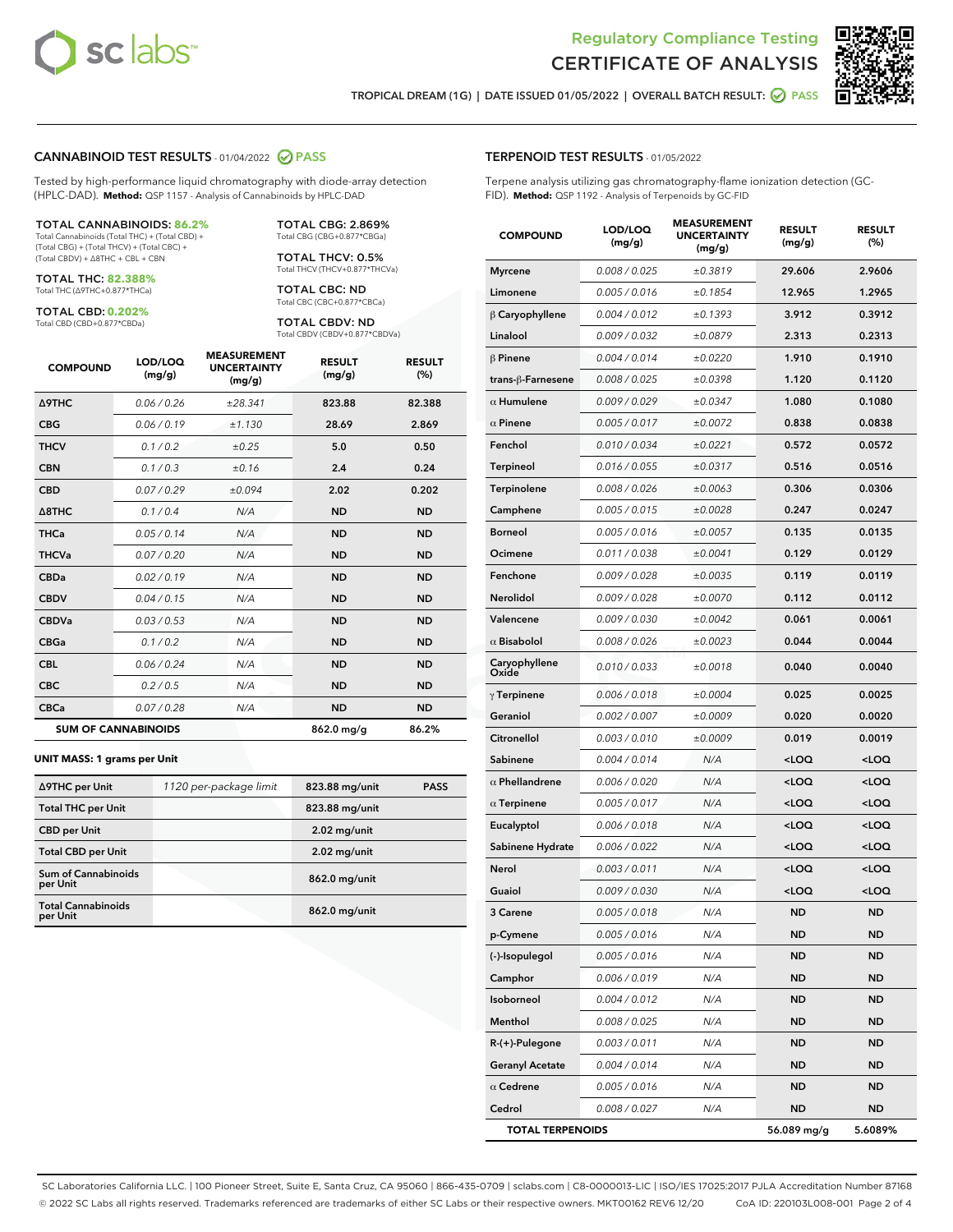



TROPICAL DREAM (1G) | DATE ISSUED 01/05/2022 | OVERALL BATCH RESULT:  $\bigcirc$  PASS

# CATEGORY 1 PESTICIDE TEST RESULTS - 01/05/2022 2 PASS

Pesticide and plant growth regulator analysis utilizing high-performance liquid chromatography-mass spectrometry (HPLC-MS) or gas chromatography-mass spectrometry (GC-MS). \*GC-MS utilized where indicated. **Method:** QSP 1212 - Analysis of Pesticides and Mycotoxins by LC-MS or QSP 1213 - Analysis of Pesticides by GC-MS

| <b>Aldicarb</b><br>0.03 / 0.08<br><b>ND</b><br>$\ge$ LOD<br>N/A<br><b>PASS</b><br>Carbofuran<br>0.02/0.05<br>$\ge$ LOD<br>N/A<br><b>ND</b><br><b>PASS</b><br>Chlordane*<br>0.03 / 0.08<br><b>ND</b><br>$>$ LOD<br>N/A<br><b>PASS</b><br>0.03/0.10<br><b>ND</b><br><b>PASS</b><br>Chlorfenapyr*<br>$\ge$ LOD<br>N/A<br>0.02 / 0.06<br>N/A<br><b>ND</b><br><b>PASS</b><br>Chlorpyrifos<br>$\ge$ LOD<br>0.02 / 0.07<br>N/A<br><b>ND</b><br><b>PASS</b><br>Coumaphos<br>$>$ LOD<br>Daminozide<br>0.02 / 0.07<br>$\ge$ LOD<br>N/A<br><b>ND</b><br><b>PASS</b><br><b>DDVP</b><br>0.03/0.09<br>$\ge$ LOD<br>N/A<br><b>ND</b><br><b>PASS</b><br>(Dichlorvos)<br>Dimethoate<br><b>ND</b><br><b>PASS</b><br>0.03 / 0.08<br>$>$ LOD<br>N/A<br>0.03/0.10<br>Ethoprop(hos)<br>$\ge$ LOD<br>N/A<br><b>ND</b><br><b>PASS</b><br>0.02 / 0.06<br>$\ge$ LOD<br>N/A<br><b>ND</b><br><b>PASS</b><br>Etofenprox<br>Fenoxycarb<br>0.03 / 0.08<br>$>$ LOD<br>N/A<br><b>ND</b><br><b>PASS</b><br>0.03 / 0.08<br><b>ND</b><br><b>PASS</b><br>Fipronil<br>$\ge$ LOD<br>N/A<br>Imazalil<br>0.02 / 0.06<br>$>$ LOD<br>N/A<br><b>ND</b><br><b>PASS</b><br>0.02 / 0.07<br>Methiocarb<br>N/A<br><b>ND</b><br>$>$ LOD<br><b>PASS</b><br>Methyl<br>0.03/0.10<br>$\ge$ LOD<br>N/A<br><b>ND</b><br><b>PASS</b><br>parathion<br>0.03/0.09<br>$\ge$ LOD<br>N/A<br><b>ND</b><br><b>PASS</b><br><b>Mevinphos</b><br>Paclobutrazol<br>0.02 / 0.05<br>$\ge$ LOD<br>N/A<br><b>ND</b><br><b>PASS</b><br>0.03/0.09<br>N/A<br>$\ge$ LOD<br><b>ND</b><br><b>PASS</b><br>Propoxur<br>0.03 / 0.08<br><b>ND</b><br><b>PASS</b><br>Spiroxamine<br>$\ge$ LOD<br>N/A<br><b>PASS</b><br>Thiacloprid<br>0.03/0.10<br>$\ge$ LOD<br>N/A<br><b>ND</b> | <b>COMPOUND</b> | LOD/LOQ<br>$(\mu g/g)$ | <b>ACTION</b><br>LIMIT<br>$(\mu g/g)$ | <b>MEASUREMENT</b><br><b>UNCERTAINTY</b><br>$(\mu g/g)$ | <b>RESULT</b><br>$(\mu g/g)$ | <b>RESULT</b> |
|----------------------------------------------------------------------------------------------------------------------------------------------------------------------------------------------------------------------------------------------------------------------------------------------------------------------------------------------------------------------------------------------------------------------------------------------------------------------------------------------------------------------------------------------------------------------------------------------------------------------------------------------------------------------------------------------------------------------------------------------------------------------------------------------------------------------------------------------------------------------------------------------------------------------------------------------------------------------------------------------------------------------------------------------------------------------------------------------------------------------------------------------------------------------------------------------------------------------------------------------------------------------------------------------------------------------------------------------------------------------------------------------------------------------------------------------------------------------------------------------------------------------------------------------------------------------------------------------------------------------------------------------------------------------------------------------|-----------------|------------------------|---------------------------------------|---------------------------------------------------------|------------------------------|---------------|
|                                                                                                                                                                                                                                                                                                                                                                                                                                                                                                                                                                                                                                                                                                                                                                                                                                                                                                                                                                                                                                                                                                                                                                                                                                                                                                                                                                                                                                                                                                                                                                                                                                                                                              |                 |                        |                                       |                                                         |                              |               |
|                                                                                                                                                                                                                                                                                                                                                                                                                                                                                                                                                                                                                                                                                                                                                                                                                                                                                                                                                                                                                                                                                                                                                                                                                                                                                                                                                                                                                                                                                                                                                                                                                                                                                              |                 |                        |                                       |                                                         |                              |               |
|                                                                                                                                                                                                                                                                                                                                                                                                                                                                                                                                                                                                                                                                                                                                                                                                                                                                                                                                                                                                                                                                                                                                                                                                                                                                                                                                                                                                                                                                                                                                                                                                                                                                                              |                 |                        |                                       |                                                         |                              |               |
|                                                                                                                                                                                                                                                                                                                                                                                                                                                                                                                                                                                                                                                                                                                                                                                                                                                                                                                                                                                                                                                                                                                                                                                                                                                                                                                                                                                                                                                                                                                                                                                                                                                                                              |                 |                        |                                       |                                                         |                              |               |
|                                                                                                                                                                                                                                                                                                                                                                                                                                                                                                                                                                                                                                                                                                                                                                                                                                                                                                                                                                                                                                                                                                                                                                                                                                                                                                                                                                                                                                                                                                                                                                                                                                                                                              |                 |                        |                                       |                                                         |                              |               |
|                                                                                                                                                                                                                                                                                                                                                                                                                                                                                                                                                                                                                                                                                                                                                                                                                                                                                                                                                                                                                                                                                                                                                                                                                                                                                                                                                                                                                                                                                                                                                                                                                                                                                              |                 |                        |                                       |                                                         |                              |               |
|                                                                                                                                                                                                                                                                                                                                                                                                                                                                                                                                                                                                                                                                                                                                                                                                                                                                                                                                                                                                                                                                                                                                                                                                                                                                                                                                                                                                                                                                                                                                                                                                                                                                                              |                 |                        |                                       |                                                         |                              |               |
|                                                                                                                                                                                                                                                                                                                                                                                                                                                                                                                                                                                                                                                                                                                                                                                                                                                                                                                                                                                                                                                                                                                                                                                                                                                                                                                                                                                                                                                                                                                                                                                                                                                                                              |                 |                        |                                       |                                                         |                              |               |
|                                                                                                                                                                                                                                                                                                                                                                                                                                                                                                                                                                                                                                                                                                                                                                                                                                                                                                                                                                                                                                                                                                                                                                                                                                                                                                                                                                                                                                                                                                                                                                                                                                                                                              |                 |                        |                                       |                                                         |                              |               |
|                                                                                                                                                                                                                                                                                                                                                                                                                                                                                                                                                                                                                                                                                                                                                                                                                                                                                                                                                                                                                                                                                                                                                                                                                                                                                                                                                                                                                                                                                                                                                                                                                                                                                              |                 |                        |                                       |                                                         |                              |               |
|                                                                                                                                                                                                                                                                                                                                                                                                                                                                                                                                                                                                                                                                                                                                                                                                                                                                                                                                                                                                                                                                                                                                                                                                                                                                                                                                                                                                                                                                                                                                                                                                                                                                                              |                 |                        |                                       |                                                         |                              |               |
|                                                                                                                                                                                                                                                                                                                                                                                                                                                                                                                                                                                                                                                                                                                                                                                                                                                                                                                                                                                                                                                                                                                                                                                                                                                                                                                                                                                                                                                                                                                                                                                                                                                                                              |                 |                        |                                       |                                                         |                              |               |
|                                                                                                                                                                                                                                                                                                                                                                                                                                                                                                                                                                                                                                                                                                                                                                                                                                                                                                                                                                                                                                                                                                                                                                                                                                                                                                                                                                                                                                                                                                                                                                                                                                                                                              |                 |                        |                                       |                                                         |                              |               |
|                                                                                                                                                                                                                                                                                                                                                                                                                                                                                                                                                                                                                                                                                                                                                                                                                                                                                                                                                                                                                                                                                                                                                                                                                                                                                                                                                                                                                                                                                                                                                                                                                                                                                              |                 |                        |                                       |                                                         |                              |               |
|                                                                                                                                                                                                                                                                                                                                                                                                                                                                                                                                                                                                                                                                                                                                                                                                                                                                                                                                                                                                                                                                                                                                                                                                                                                                                                                                                                                                                                                                                                                                                                                                                                                                                              |                 |                        |                                       |                                                         |                              |               |
|                                                                                                                                                                                                                                                                                                                                                                                                                                                                                                                                                                                                                                                                                                                                                                                                                                                                                                                                                                                                                                                                                                                                                                                                                                                                                                                                                                                                                                                                                                                                                                                                                                                                                              |                 |                        |                                       |                                                         |                              |               |
|                                                                                                                                                                                                                                                                                                                                                                                                                                                                                                                                                                                                                                                                                                                                                                                                                                                                                                                                                                                                                                                                                                                                                                                                                                                                                                                                                                                                                                                                                                                                                                                                                                                                                              |                 |                        |                                       |                                                         |                              |               |
|                                                                                                                                                                                                                                                                                                                                                                                                                                                                                                                                                                                                                                                                                                                                                                                                                                                                                                                                                                                                                                                                                                                                                                                                                                                                                                                                                                                                                                                                                                                                                                                                                                                                                              |                 |                        |                                       |                                                         |                              |               |
|                                                                                                                                                                                                                                                                                                                                                                                                                                                                                                                                                                                                                                                                                                                                                                                                                                                                                                                                                                                                                                                                                                                                                                                                                                                                                                                                                                                                                                                                                                                                                                                                                                                                                              |                 |                        |                                       |                                                         |                              |               |
|                                                                                                                                                                                                                                                                                                                                                                                                                                                                                                                                                                                                                                                                                                                                                                                                                                                                                                                                                                                                                                                                                                                                                                                                                                                                                                                                                                                                                                                                                                                                                                                                                                                                                              |                 |                        |                                       |                                                         |                              |               |
|                                                                                                                                                                                                                                                                                                                                                                                                                                                                                                                                                                                                                                                                                                                                                                                                                                                                                                                                                                                                                                                                                                                                                                                                                                                                                                                                                                                                                                                                                                                                                                                                                                                                                              |                 |                        |                                       |                                                         |                              |               |

#### CATEGORY 2 PESTICIDE TEST RESULTS - 01/05/2022 2 PASS

| <b>COMPOUND</b>          | LOD/LOQ<br>$(\mu g/g)$ | <b>ACTION</b><br><b>LIMIT</b><br>$(\mu g/g)$ | <b>MEASUREMENT</b><br><b>UNCERTAINTY</b><br>$(\mu g/g)$ | <b>RESULT</b><br>$(\mu g/g)$ | <b>RESULT</b> |
|--------------------------|------------------------|----------------------------------------------|---------------------------------------------------------|------------------------------|---------------|
| Abamectin                | 0.03/0.10              | 0.1                                          | N/A                                                     | <b>ND</b>                    | <b>PASS</b>   |
| Acephate                 | 0.02/0.07              | 0.1                                          | N/A                                                     | <b>ND</b>                    | <b>PASS</b>   |
| Acequinocyl              | 0.02/0.07              | 0.1                                          | N/A                                                     | <b>ND</b>                    | <b>PASS</b>   |
| Acetamiprid              | 0.02/0.05              | 0.1                                          | N/A                                                     | <b>ND</b>                    | <b>PASS</b>   |
| Azoxystrobin             | 0.02/0.07              | 0.1                                          | N/A                                                     | <b>ND</b>                    | <b>PASS</b>   |
| <b>Bifenazate</b>        | 0.01/0.04              | 0.1                                          | N/A                                                     | <b>ND</b>                    | <b>PASS</b>   |
| <b>Bifenthrin</b>        | 0.02 / 0.05            | 3                                            | N/A                                                     | <b>ND</b>                    | <b>PASS</b>   |
| <b>Boscalid</b>          | 0.03/0.09              | 0.1                                          | N/A                                                     | <b>ND</b>                    | <b>PASS</b>   |
| Captan                   | 0.19/0.57              | 0.7                                          | N/A                                                     | <b>ND</b>                    | <b>PASS</b>   |
| Carbaryl                 | 0.02/0.06              | 0.5                                          | N/A                                                     | <b>ND</b>                    | <b>PASS</b>   |
| Chlorantranilip-<br>role | 0.04/0.12              | 10                                           | N/A                                                     | <b>ND</b>                    | <b>PASS</b>   |
| Clofentezine             | 0.03/0.09              | 0.1                                          | N/A                                                     | <b>ND</b>                    | <b>PASS</b>   |

| <b>COMPOUND</b>               | LOD/LOQ<br>(µg/g) | <b>ACTION</b><br>LIMIT<br>(µg/g) | <b>MEASUREMENT</b><br><b>UNCERTAINTY</b><br>(µg/g) | <b>RESULT</b><br>(µg/g) | <b>RESULT</b> |
|-------------------------------|-------------------|----------------------------------|----------------------------------------------------|-------------------------|---------------|
| Cyfluthrin                    | 0.12 / 0.38       | $\overline{c}$                   | N/A                                                | <b>ND</b>               | <b>PASS</b>   |
| Cypermethrin                  | 0.11/0.32         | 1                                | N/A                                                | <b>ND</b>               | <b>PASS</b>   |
| <b>Diazinon</b>               | 0.02 / 0.05       | 0.1                              | N/A                                                | <b>ND</b>               | <b>PASS</b>   |
| Dimethomorph                  | 0.03 / 0.09       | 2                                | N/A                                                | <b>ND</b>               | <b>PASS</b>   |
| Etoxazole                     | 0.02 / 0.06       | 0.1                              | N/A                                                | <b>ND</b>               | <b>PASS</b>   |
| Fenhexamid                    | 0.03 / 0.09       | 0.1                              | N/A                                                | <b>ND</b>               | <b>PASS</b>   |
| Fenpyroximate                 | 0.02 / 0.06       | 0.1                              | N/A                                                | <b>ND</b>               | <b>PASS</b>   |
| Flonicamid                    | 0.03 / 0.10       | 0.1                              | N/A                                                | <b>ND</b>               | <b>PASS</b>   |
| Fludioxonil                   | 0.03/0.10         | 0.1                              | N/A                                                | <b>ND</b>               | <b>PASS</b>   |
| Hexythiazox                   | 0.02 / 0.07       | 0.1                              | N/A                                                | <b>ND</b>               | <b>PASS</b>   |
| Imidacloprid                  | 0.04 / 0.11       | 5                                | N/A                                                | <b>ND</b>               | <b>PASS</b>   |
| Kresoxim-methyl               | 0.02 / 0.07       | 0.1                              | N/A                                                | <b>ND</b>               | <b>PASS</b>   |
| <b>Malathion</b>              | 0.03 / 0.09       | 0.5                              | N/A                                                | <b>ND</b>               | <b>PASS</b>   |
| Metalaxyl                     | 0.02 / 0.07       | $\overline{c}$                   | N/A                                                | <b>ND</b>               | <b>PASS</b>   |
| Methomyl                      | 0.03 / 0.10       | 1                                | N/A                                                | <b>ND</b>               | <b>PASS</b>   |
| Myclobutanil                  | 0.03/0.09         | 0.1                              | N/A                                                | <b>ND</b>               | <b>PASS</b>   |
| Naled                         | 0.02 / 0.07       | 0.1                              | N/A                                                | <b>ND</b>               | <b>PASS</b>   |
| Oxamyl                        | 0.04 / 0.11       | 0.5                              | N/A                                                | <b>ND</b>               | <b>PASS</b>   |
| Pentachloronitro-<br>benzene* | 0.03/0.09         | 0.1                              | N/A                                                | <b>ND</b>               | <b>PASS</b>   |
| Permethrin                    | 0.04 / 0.12       | 0.5                              | N/A                                                | <b>ND</b>               | <b>PASS</b>   |
| Phosmet                       | 0.03 / 0.10       | 0.1                              | N/A                                                | <b>ND</b>               | <b>PASS</b>   |
| Piperonylbu-<br>toxide        | 0.02 / 0.07       | 3                                | N/A                                                | <b>ND</b>               | <b>PASS</b>   |
| Prallethrin                   | 0.03 / 0.08       | 0.1                              | N/A                                                | <b>ND</b>               | <b>PASS</b>   |
| Propiconazole                 | 0.02 / 0.07       | 0.1                              | N/A                                                | <b>ND</b>               | <b>PASS</b>   |
| Pyrethrins                    | 0.04 / 0.12       | 0.5                              | N/A                                                | <b>ND</b>               | <b>PASS</b>   |
| Pyridaben                     | 0.02 / 0.07       | 0.1                              | N/A                                                | <b>ND</b>               | <b>PASS</b>   |
| Spinetoram                    | 0.02 / 0.07       | 0.1                              | N/A                                                | <b>ND</b>               | <b>PASS</b>   |
| Spinosad                      | 0.02 / 0.07       | 0.1                              | N/A                                                | <b>ND</b>               | <b>PASS</b>   |
| Spiromesifen                  | 0.02 / 0.05       | 0.1                              | N/A                                                | <b>ND</b>               | <b>PASS</b>   |
| Spirotetramat                 | 0.02 / 0.06       | 0.1                              | N/A                                                | <b>ND</b>               | <b>PASS</b>   |
| Tebuconazole                  | 0.02 / 0.07       | 0.1                              | N/A                                                | <b>ND</b>               | <b>PASS</b>   |
| Thiamethoxam                  | 0.03 / 0.10       | 5                                | N/A                                                | <b>ND</b>               | <b>PASS</b>   |
| Trifloxystrobin               | 0.03 / 0.08       | 0.1                              | N/A                                                | <b>ND</b>               | <b>PASS</b>   |

SC Laboratories California LLC. | 100 Pioneer Street, Suite E, Santa Cruz, CA 95060 | 866-435-0709 | sclabs.com | C8-0000013-LIC | ISO/IES 17025:2017 PJLA Accreditation Number 87168 © 2022 SC Labs all rights reserved. Trademarks referenced are trademarks of either SC Labs or their respective owners. MKT00162 REV6 12/20 CoA ID: 220103L008-001 Page 3 of 4